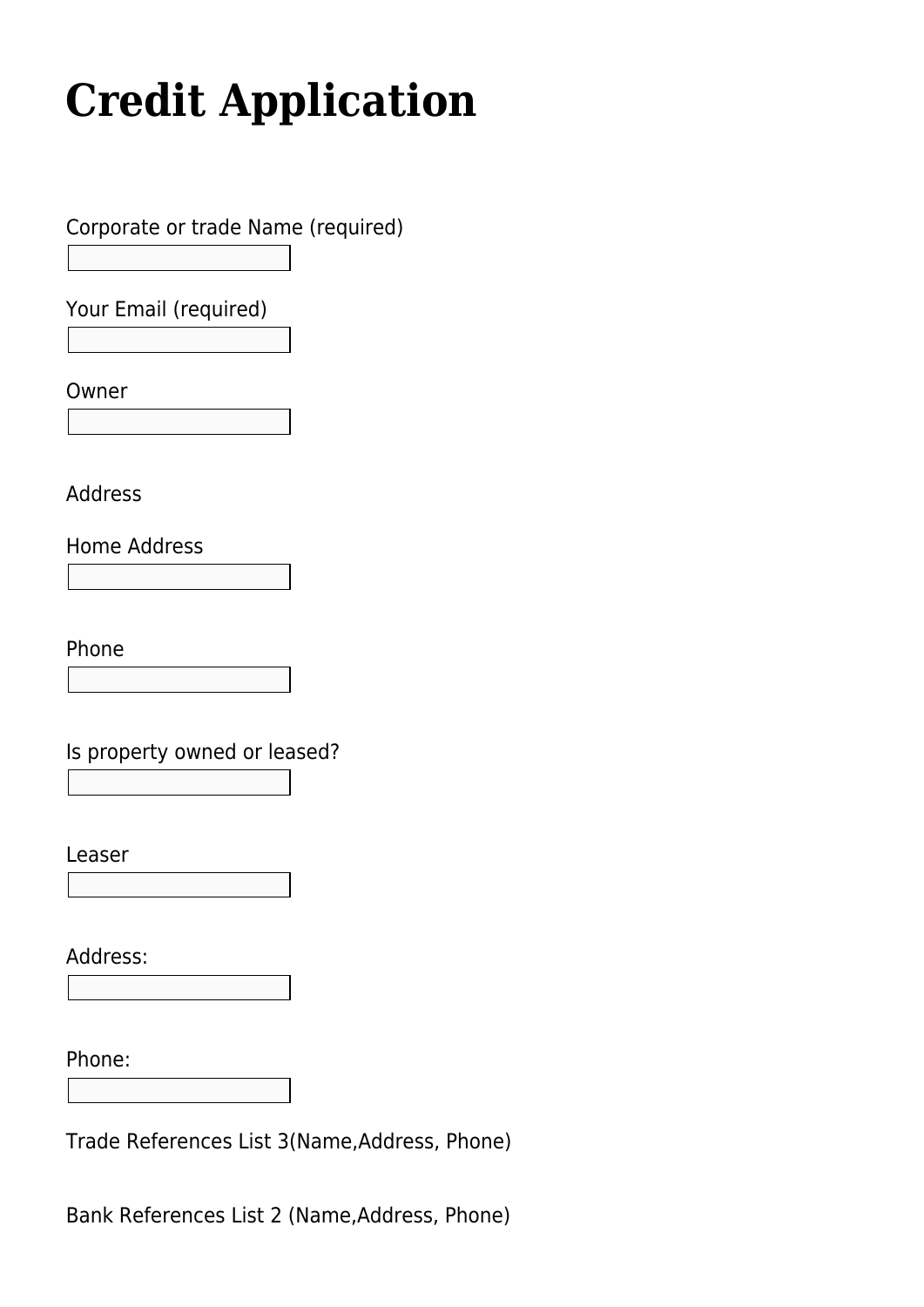Parties hereby agree that all purchases made are subject to the following terms and conditions:

1. The customer requests TRICHILO FOOD SERVICE to sell and deliver products as stated in the application on the reverse side hereof, and further certify that the statements made on the customer application are true and correct.

2. The customer agrees that all amounts due TRICHILO FOOD SERVICE are payable according to the following terms:

If weekly, 7(seven) days from date of purchase. If monthly, by the 10th (tenth) of the month following the purchase. If any amount due TRICHILO FOOD SERVICE is not paid within said period, a delinquency charge of 1.5% per month of the unpaid balance will be added to the amount due.

3.It is further agreed by the customer and/or personal guarantor that I/we do hereby empower any attorney of any court of record within the United States or elsewhere to appear for me/us and after one or more declaration, file, confess judgement against me/us as of any term for the outstanding balance due with costs of suit and attorney's commissions and costs, not exceeding 33 1/3% of the outstanding balance for collection and release of all heirs and without stay of execution and inquisition and extension of personal property for levy and sale on any execution herein is hereby also expressly waived, and no benefit of exemption can be claimed under and by virtue of any exemption law now in force or for which may hereafter be passed.

4. The customer agrees to notify TRICHILO FOOD SERVICE by certified mail of any pending change of ownership, and further agrees to be liable for all purchases if there is a failure to comply with said notification. In the even that this agreement and personal guarantee is signed by more than one person, the liabilities and obiligations of the undersigned shall be joint and several, and the relative words herein shall be read as if written in plural.

5. The customer authorized TRICHILO FOOD SERVICE to obtain a credit check on the customer.

Owner, partner or corporate officer